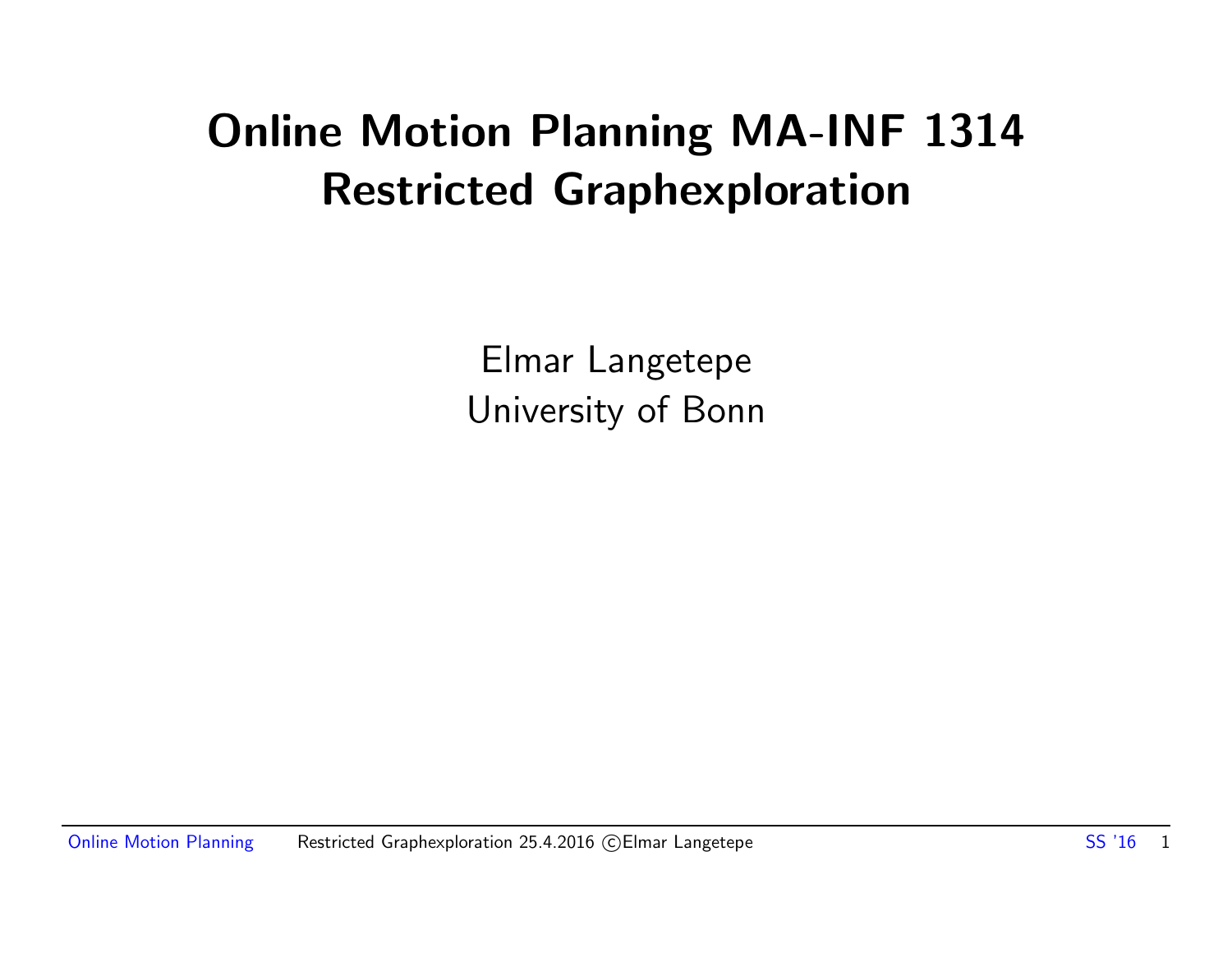# Repetition!

- Modell 2D-cells, Spanning-Tree online construction
- **•** SpiralSTC/ScanSTC: Detours along Spanning-Tree edge
- SpiralSTC equivalent to sub-cell-Modell!!
- Algorithmic formulation, recursively defined
- Strategy-Analysis: Locally!

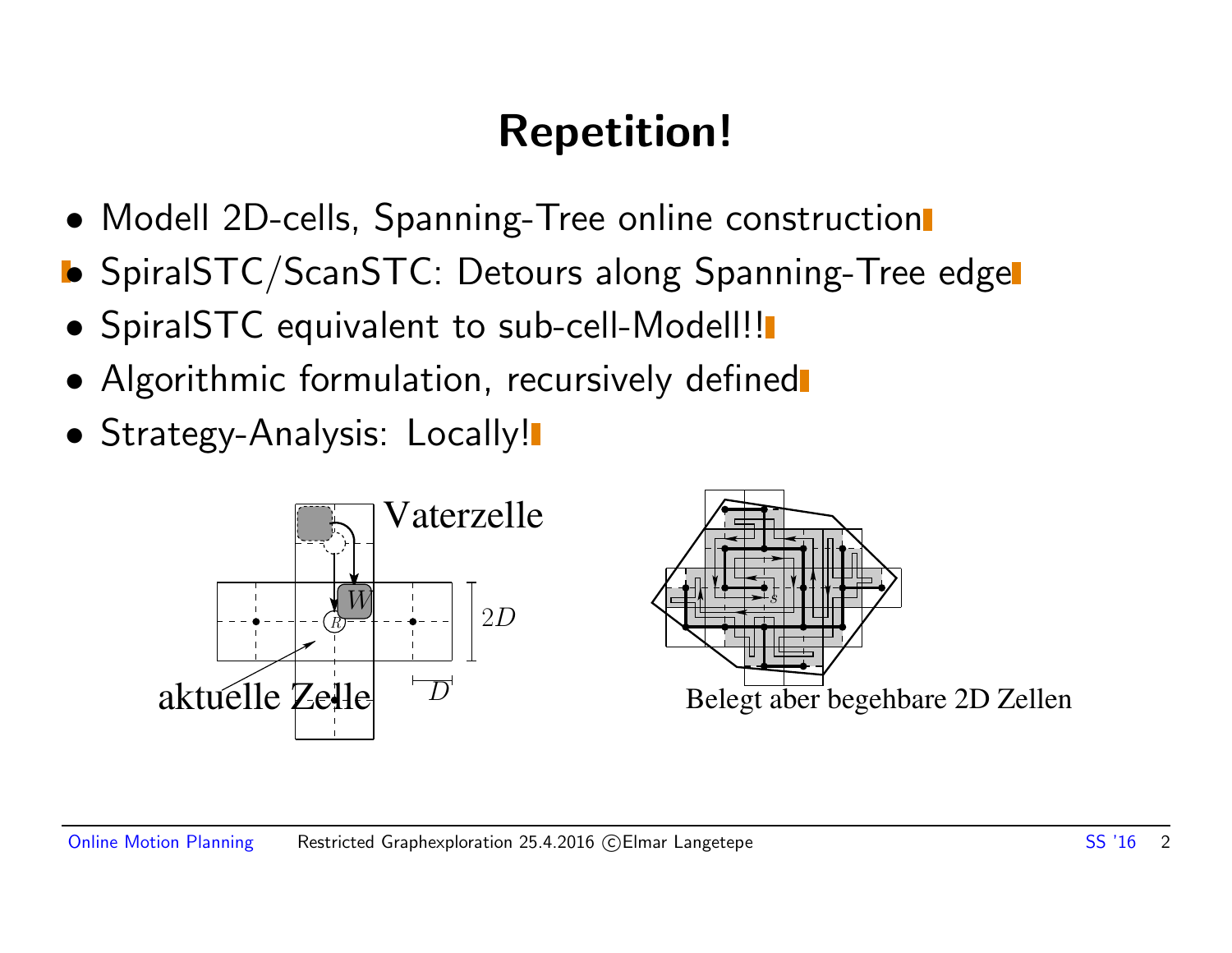## Repetition: Local analysis

- Count the boundary cells
- **•** Local analysis, multiple visits of cells, charge 2D cell
- Inner-cell (Responsibility)), Intra-cell
- Systematically: Boundary  $D$ -cells  $\geq$  inner+intral



|  |  | Zelle   Ubergr.   Intern   Gesamt   Randzellen |
|--|--|------------------------------------------------|
|  |  |                                                |
|  |  |                                                |
|  |  |                                                |
|  |  |                                                |
|  |  |                                                |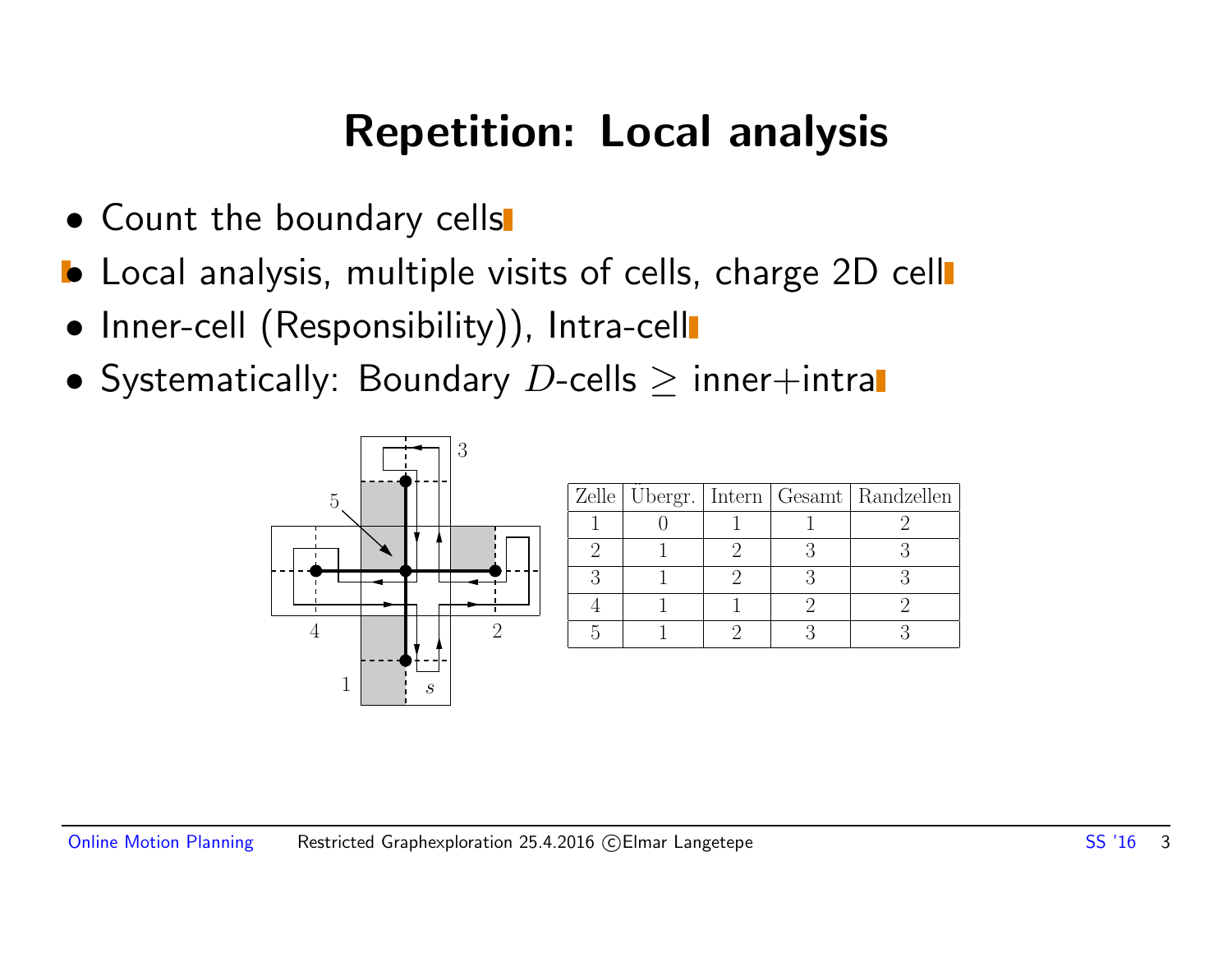# Online graphexploration!

- Graph  $G$ : Visit all edges and vertices
- **•** DFS 2 competitive, optimal
- Searching  $\Rightarrow$  Not too much into the depth
- Restricted exploration, tether/accum. (applications)

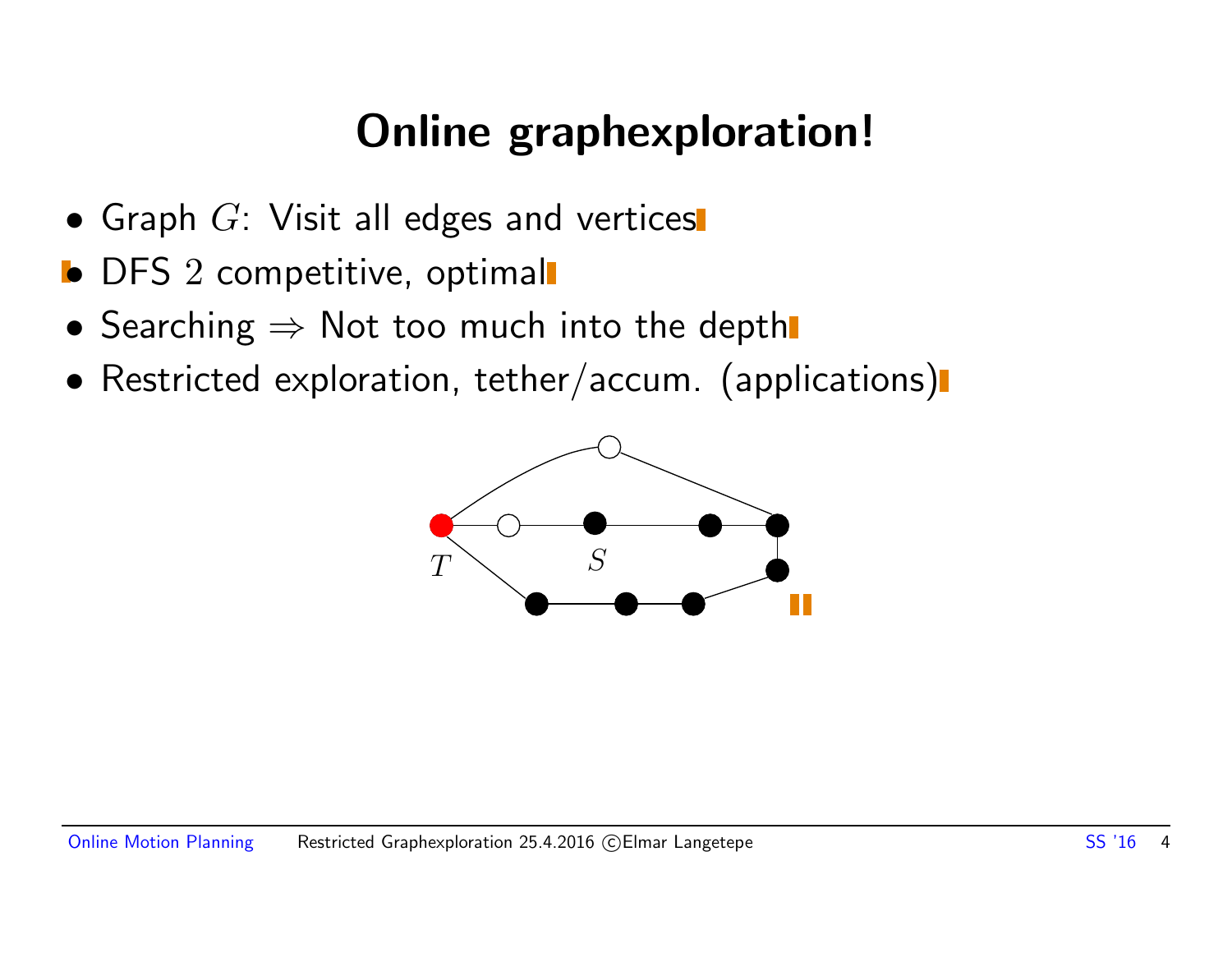### Restricted online graphexploration

- Tether of length  $k$
- **•** Graph  $G$ : Depth  $k$ , longest shortest path to start
- Pure DFS:  $k = 1$  but tether length n is required
- BFS:  $k \approx n/2$  but  $\Omega(n^2)$  visits for  $n$  edges

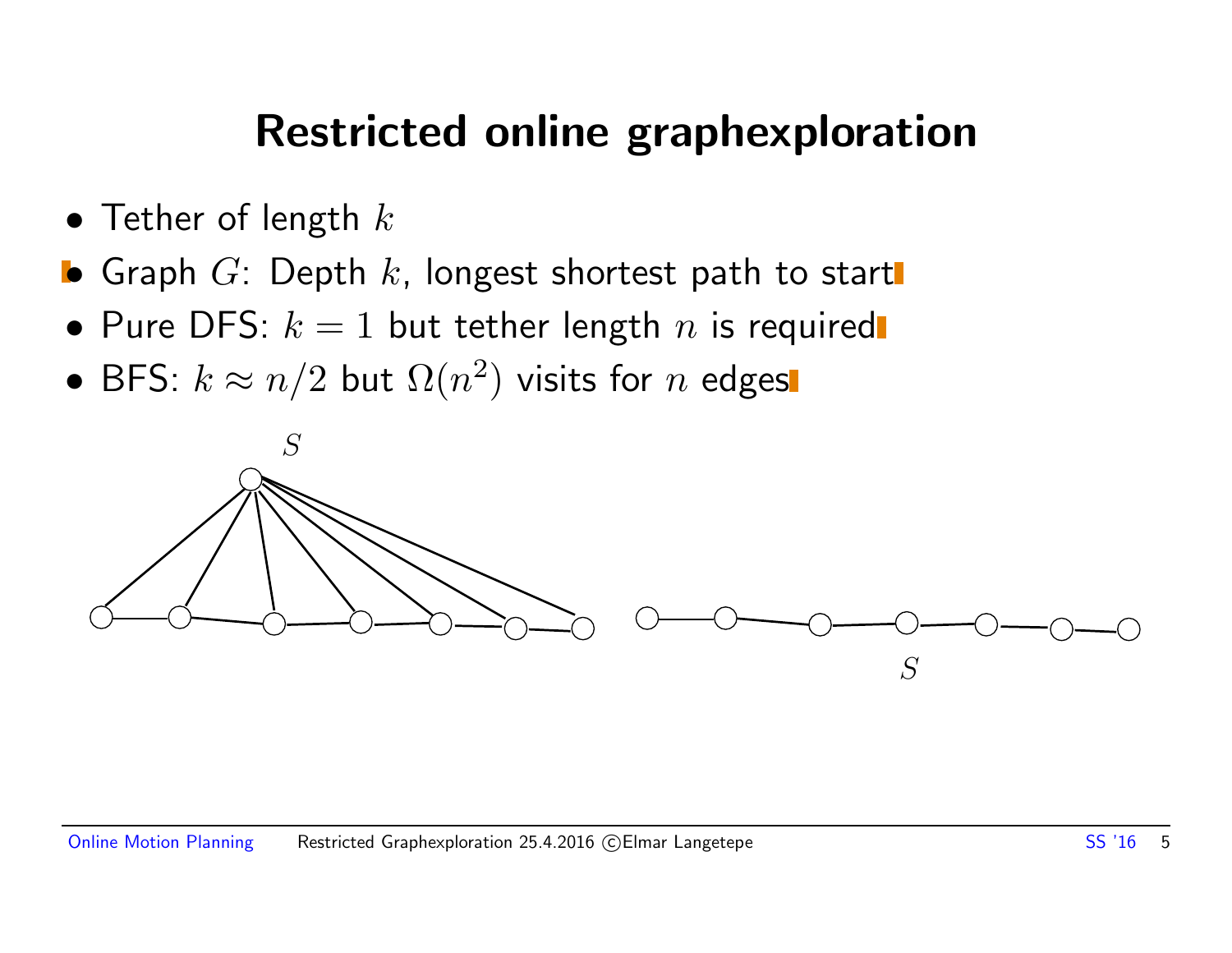## Modell: Restricted (online) graphenexploration

- 1. Tethered agent  $l = (1 + \alpha)r$  (cable).
- 2. Agent returns to start after  $2(1 + \alpha)r$  steps (recharge accumulator)
- 3. Large graph, explore up to depth  $d$ , flexible  $d$
- All vertices  $r$  steps away, depth  $r$  (radius)
- All edges length 1 (weights, exercise)
- Small look-ahead  $\alpha$  necessary
- First variant, reduction for the others (Lemma/Exercise)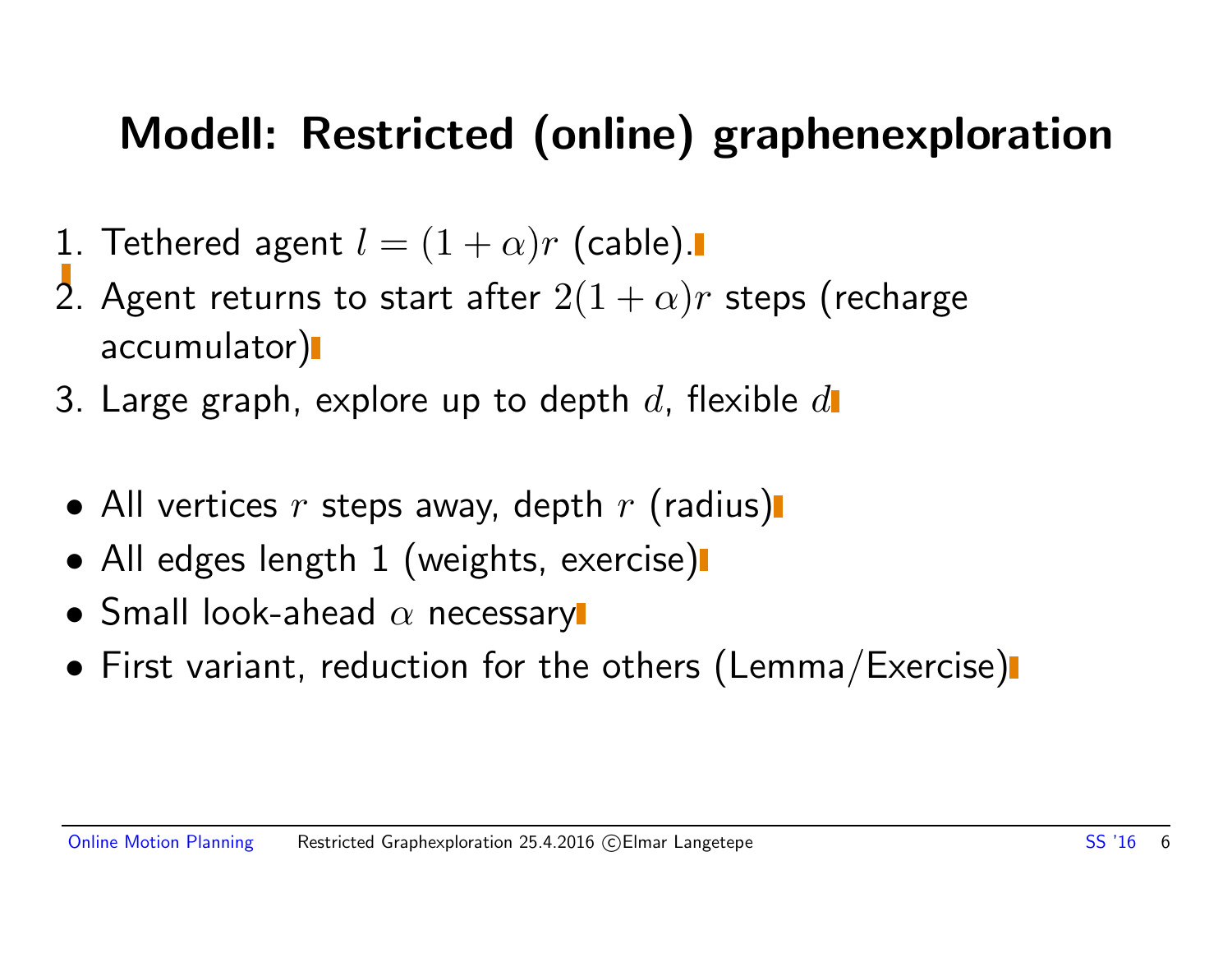### Restricted graphexploration: Simulation

**Lemma** For any  $\beta > \alpha$  a solution for the accumulation-variant with accumulator size  $2(1 + \beta)r$  can be attained from the solution of the tethered-variant with tether length  $l = (1 + \alpha)r$ . The cost decrease by a factor of  $\frac{1+\beta}{\beta-\alpha}$ .

Proof: Blackboard!!!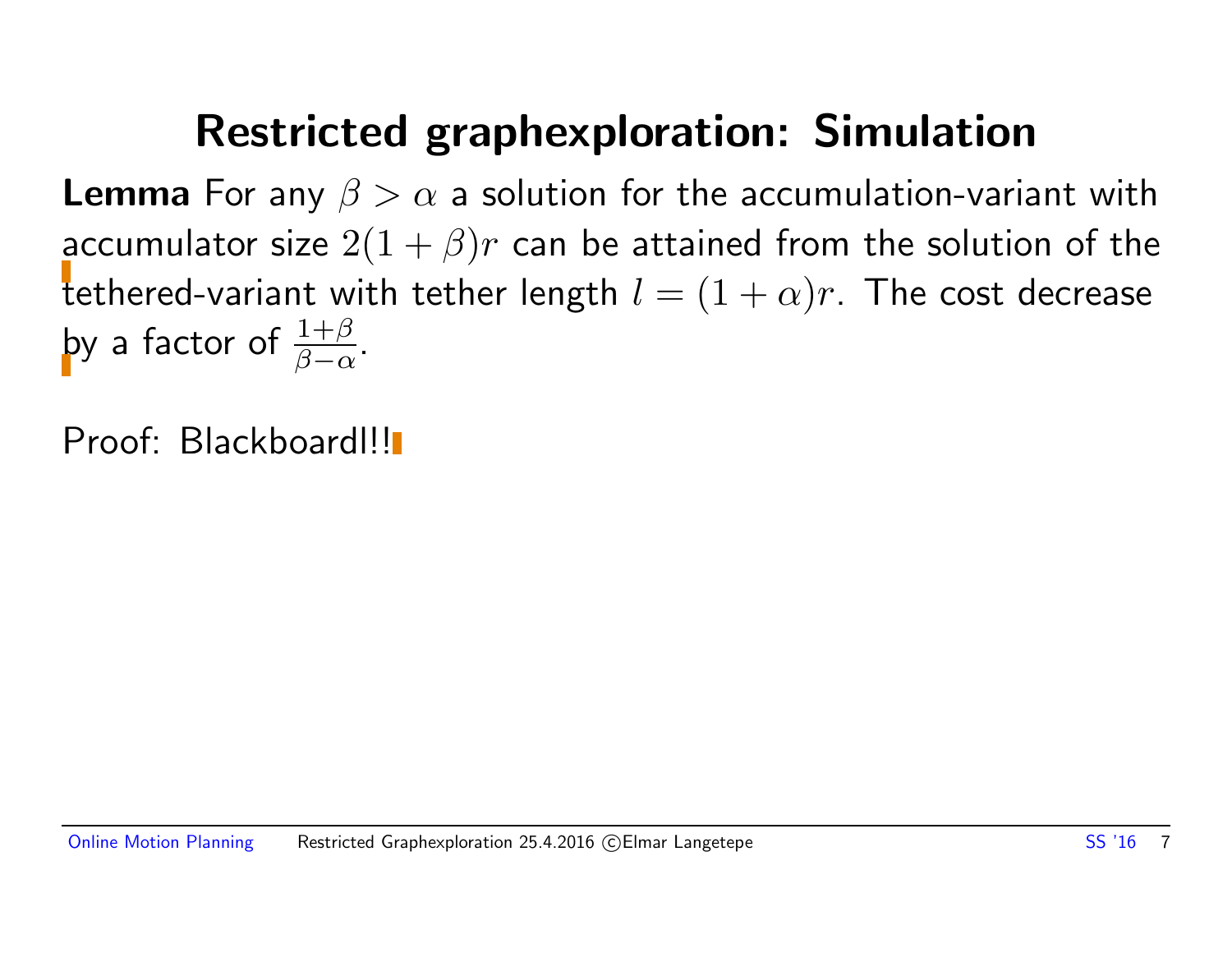## Offline Algorithmus: Accumulator-variant

- Offline: Graph is fully known
- $\bullet$  Assume:  $4r$  Accumulator
- Complexity, (NP-hard ?) unknown! Approximation  $O(|E|)!$
- Algorithm: DFS  $2|E|$  steps
- Cut into pieces of length  $2r$ , subpaths
- Starting segment in distance  $r\blacksquare$
- Visit from start, explore subpath, move back!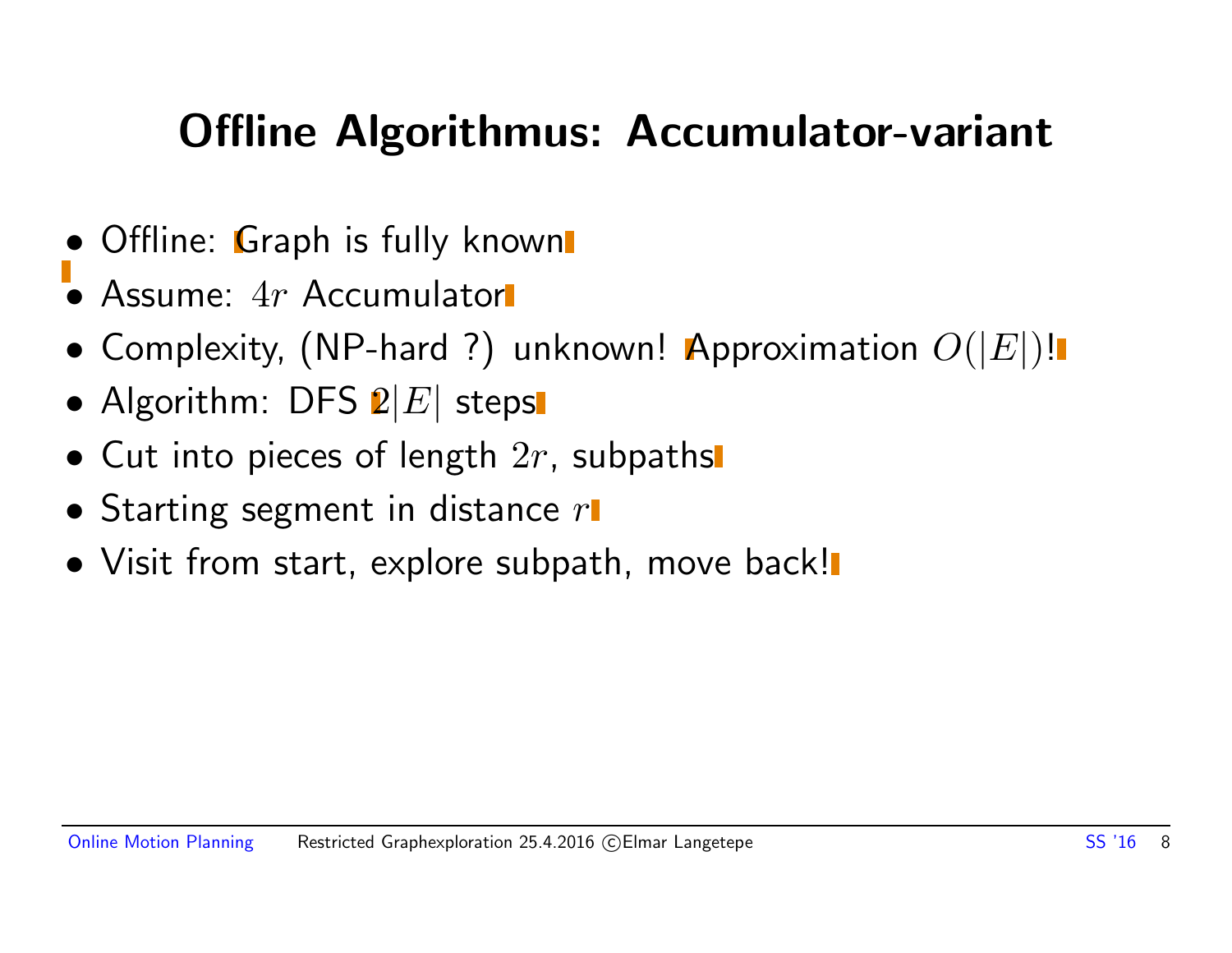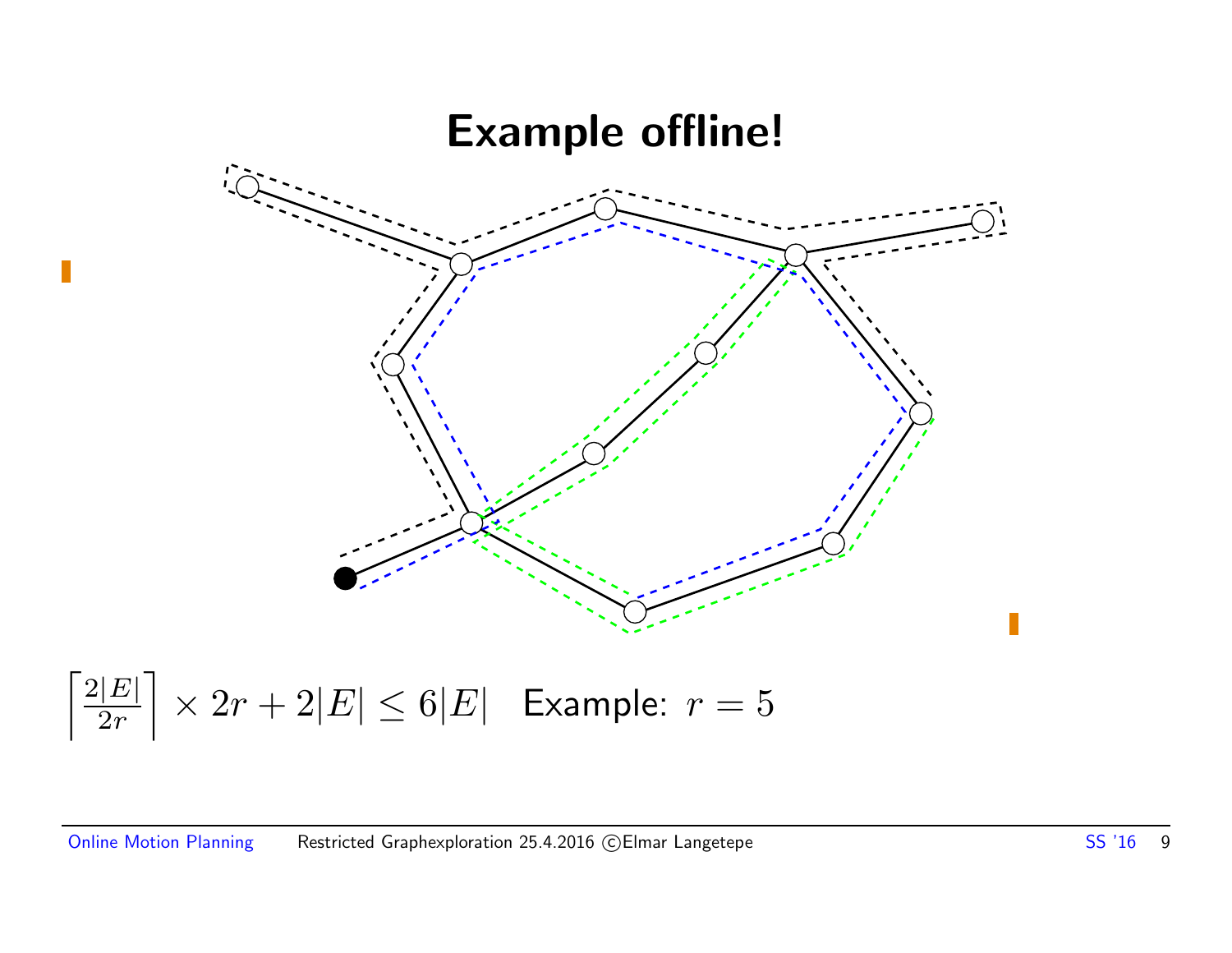# Offline Algorithm: Accumulator-variant

**Lemma** A simple Accumulator-Offline Algorithm visits at most  $6|E|$ edges.

- Reach any subpath-start with step-length  $2r$
- Explore all subpath:  $2|E|$
- $\lceil 2|E|$  $2r$  $\overline{\phantom{a}}$ subpaths in total
- Reaching by  $\sqrt{\frac{|E|}{r}}$ r  $\overline{\phantom{a}}$  $2r$  steps
- $\lceil |E|$ r  $\overline{\phantom{a}}$  $2r \leq$  $\left(\frac{|E|}{r} + 1\right)2r \leq 2|E| + 2r$
- $4|E| + 2r \leq 6|E|$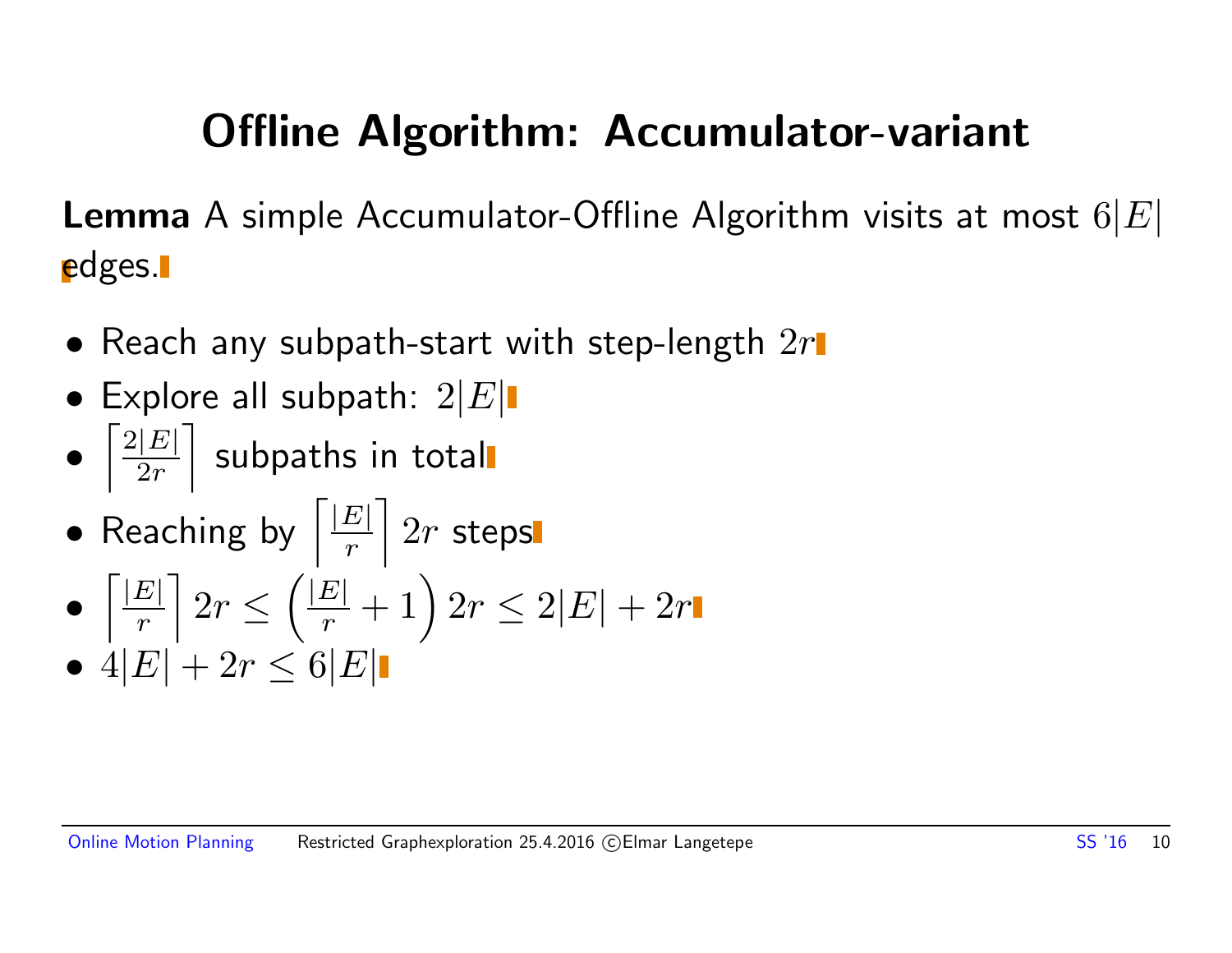## Online: Tethered graphexploration

- Tether variant (cable), reductions for others (Lemma/Exercise)
- First idea, DFS (edges) until tether is fully used, then backtracking
- bDFS, bounded DFS
- Nice try, is not enough!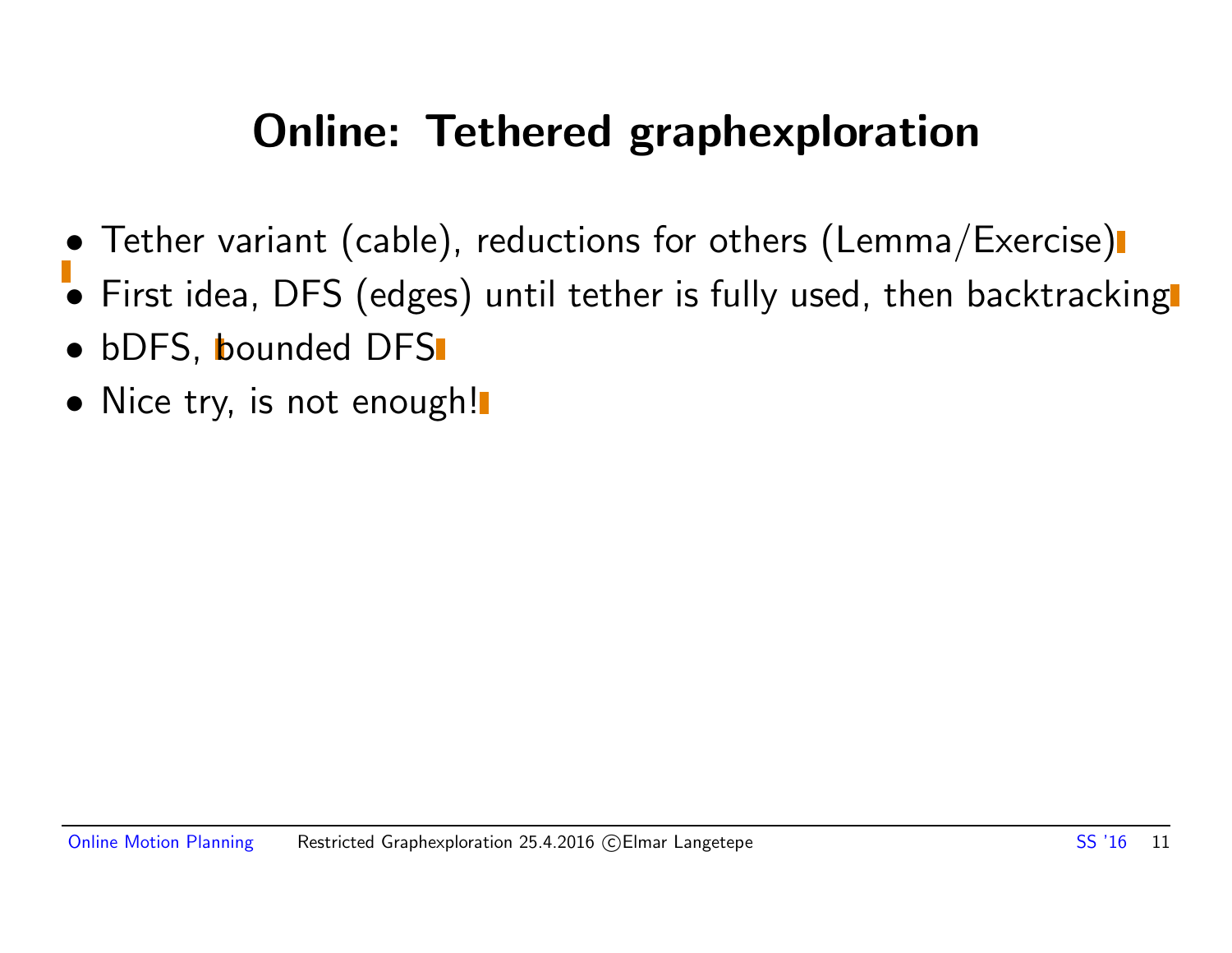## Method: Bounded DFS

bDFS $(v, l)$ :

if  $(l = 0)$   $\vee$  (all outgoing edges are explored) then RETURN

end if

```
for all non-explored edge (v, w) \in E do
      Move from v to w by (v, w).
      Mark (v, w) as explored
      bDFS(w, 1 - 1).
      Move back from w to v by (v, w).
end for
```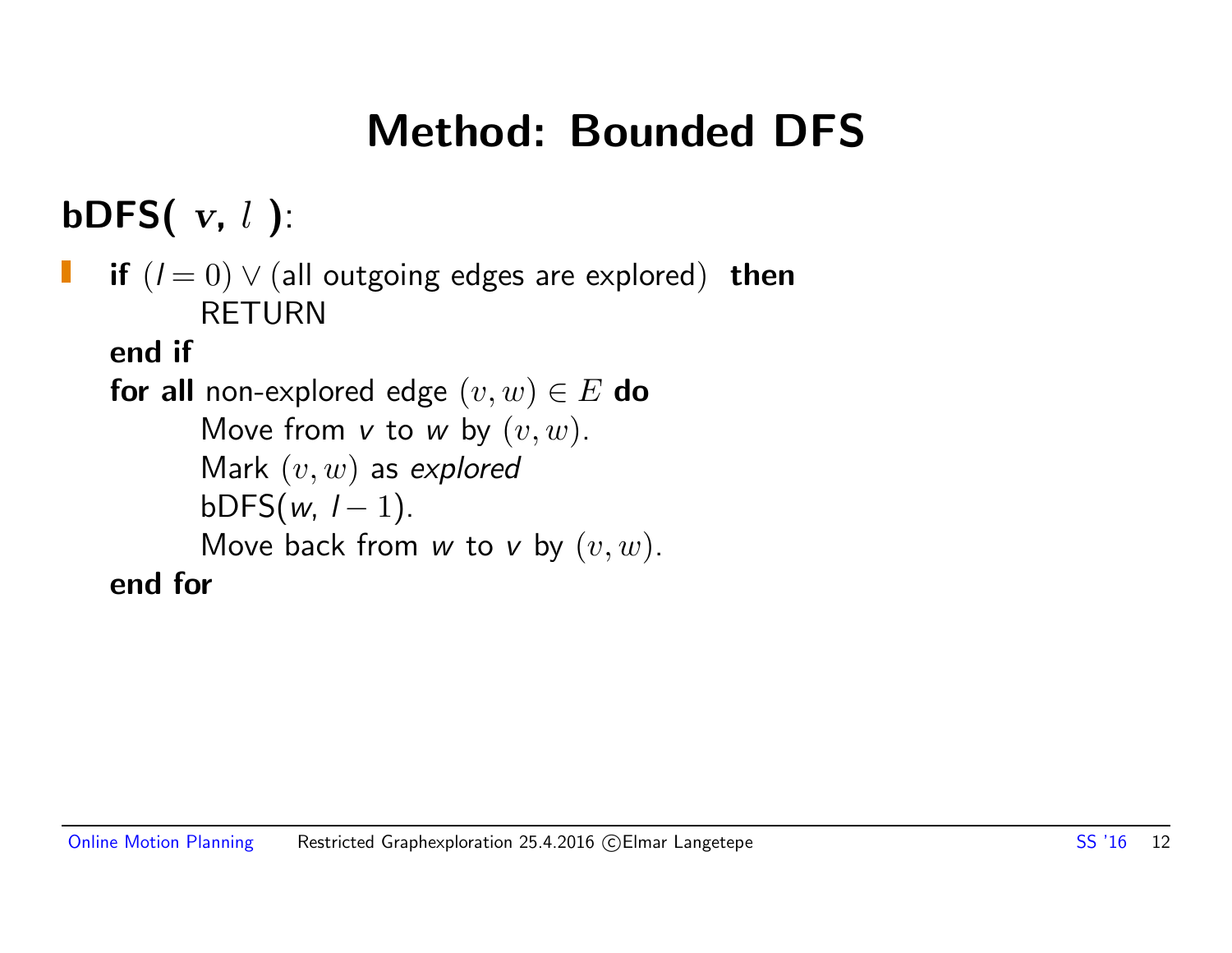# Bounded DFS

- Example unit-length edge
- Problem: Not all edges will be reached
- Edge to  $v$  is marked, End!  $\blacksquare$
- Only bDFS is not enough

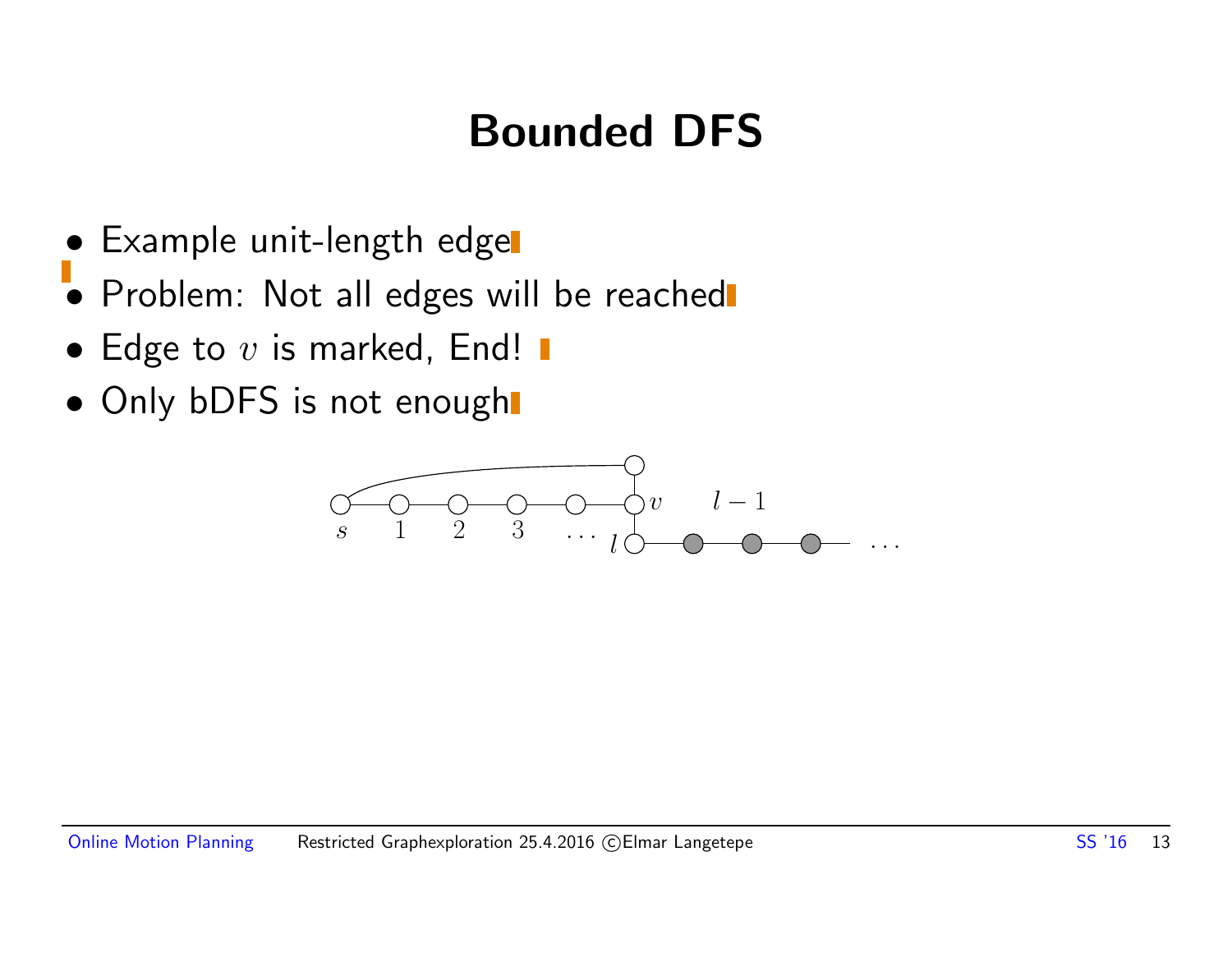## CFS Algorithm: Mark the vertices

non-explored vertices, never visited.

**incomplete** visited vertices, but there are non-explored edges starting at  $v$ .

**explored** vertices, all incident edges have been explored.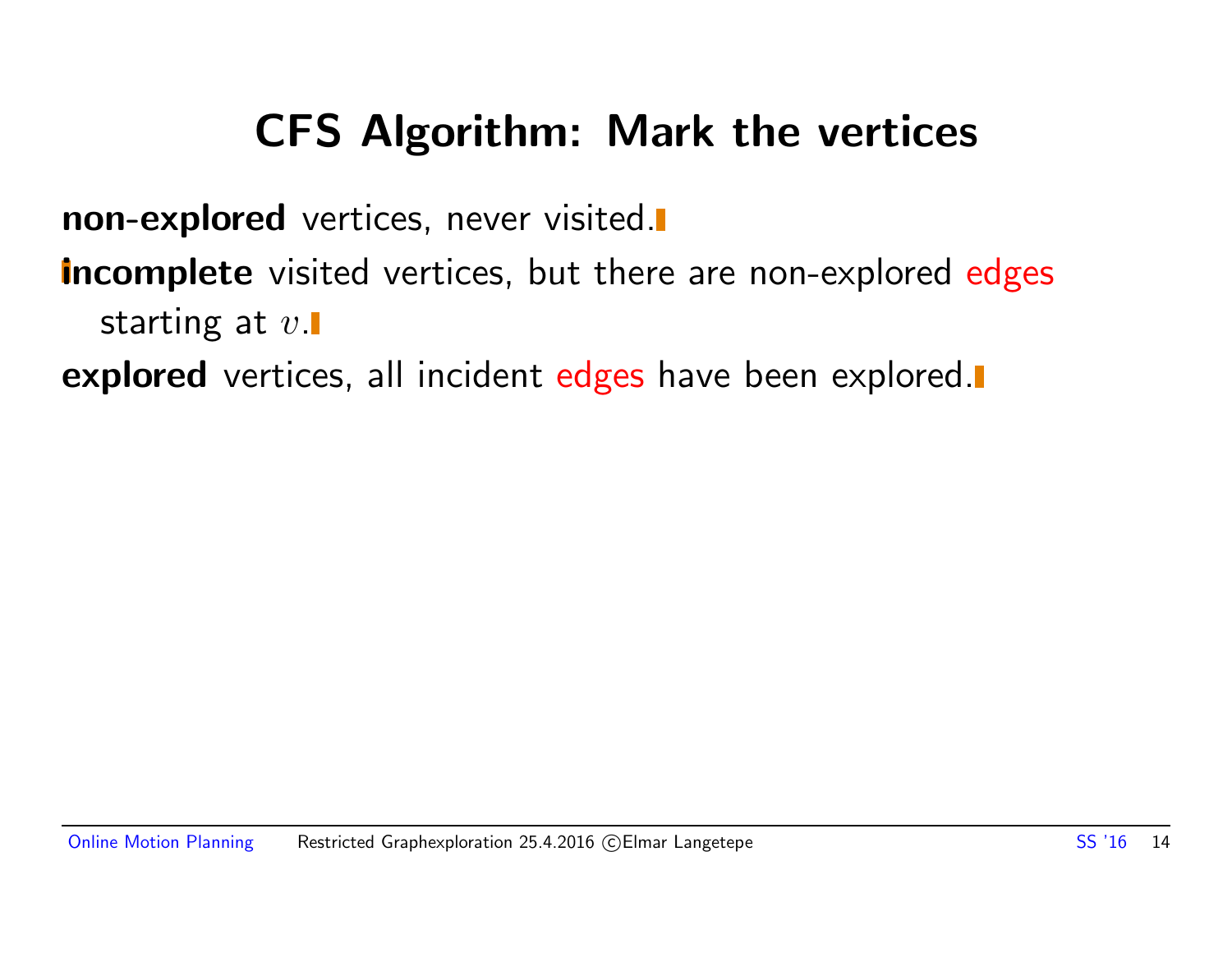# CFS Algorithm

- Start bDFS at different sources
- Set of (edge) disjoint trees  $\mathcal{T} = \{T_1, T_2, \ldots, T_k\}$
- Root vertices  $s_1, s_2, \ldots, s_k$
- Choose  $T_i$  with  $s_i$  closest to  $s_i$ , move to  $s_i$ .
- Pruning of  $T_i$ : Build  $T_{w_j}$  with root  $w_j$  if:
	- 1.  $d_{T_i}(s_i, w_j) \ge \text{minDist} = \frac{\alpha r}{4}$ 4 2. Depth $(T_{w_j}) \geq \mathsf{minDepth} - \mathsf{minDist} = \frac{\alpha r}{4}$ 4
- $\bullet$  Add all  $T_{w_j}$  to  $\mathcal{T}!$  Remove  $T_i$  from  $\mathcal T$
- $\bullet\,$  Explore  $T_i$  without  $T_{w_j}$  from  $s_i$  by DFS and
- start bDFS at the incomplete vertices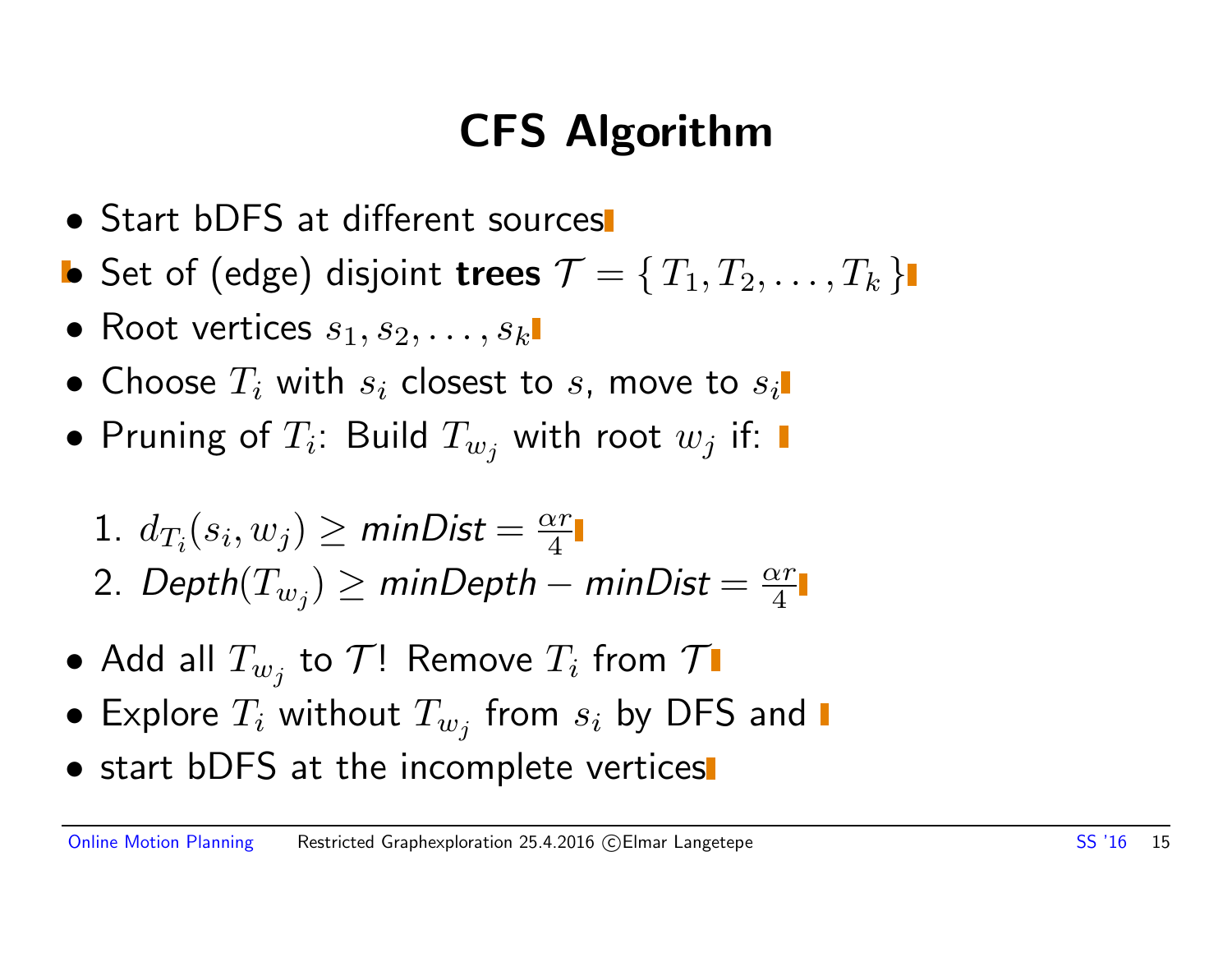- Graph  $G'$  of new vertices and edges  $\blacksquare$
- $\bullet$  Build a spanning tree  $T'$  of  $G$
- $\bullet$  Choose root  $s'$  with minimal distance to  $s$
- Add all these trees to  $\mathcal T$   $\blacksquare$
- Special case: Trees in  $T$  gets fully explored
- Trees in  $T$  with common egdes are joined
- Merging: Build spanning tree with new root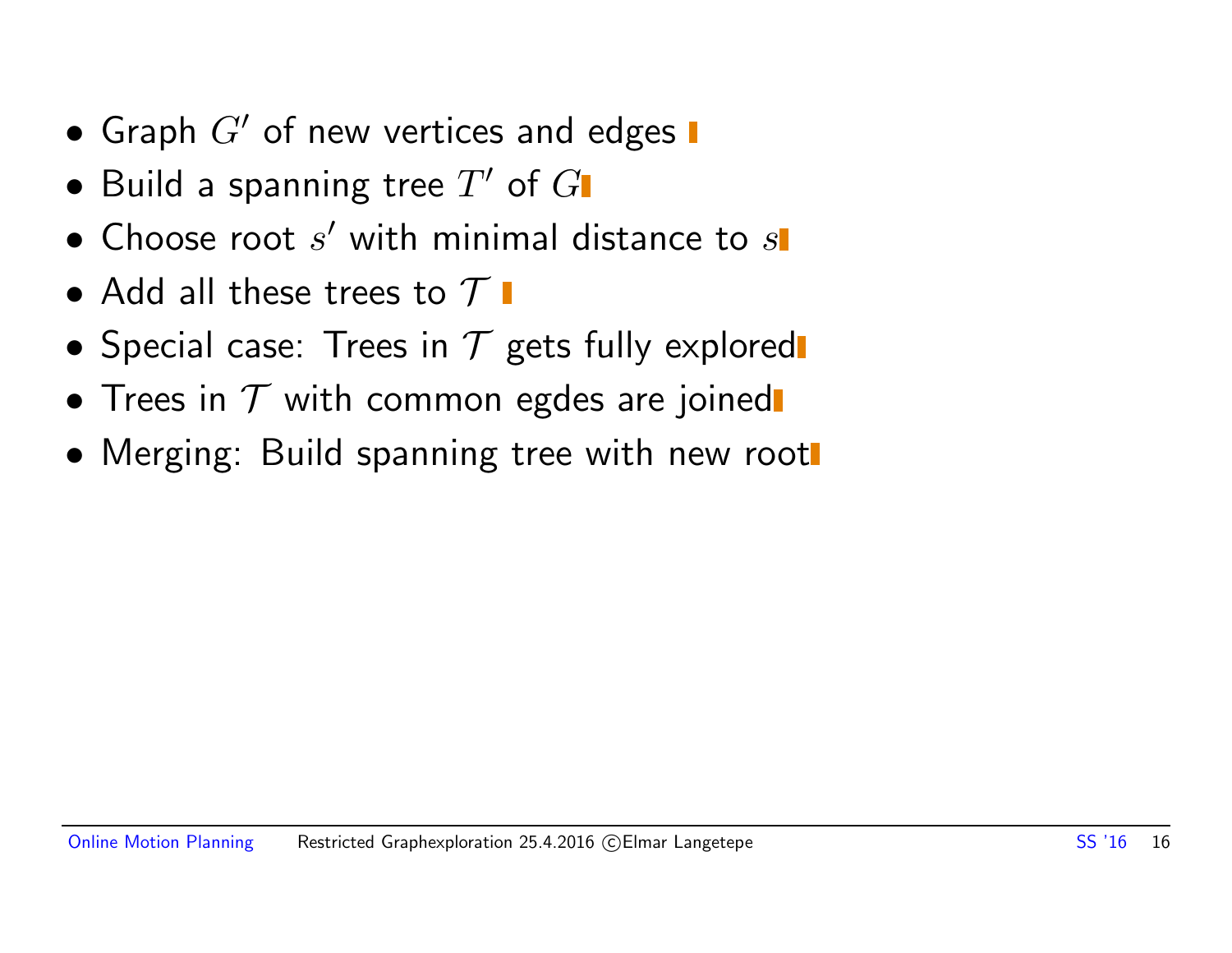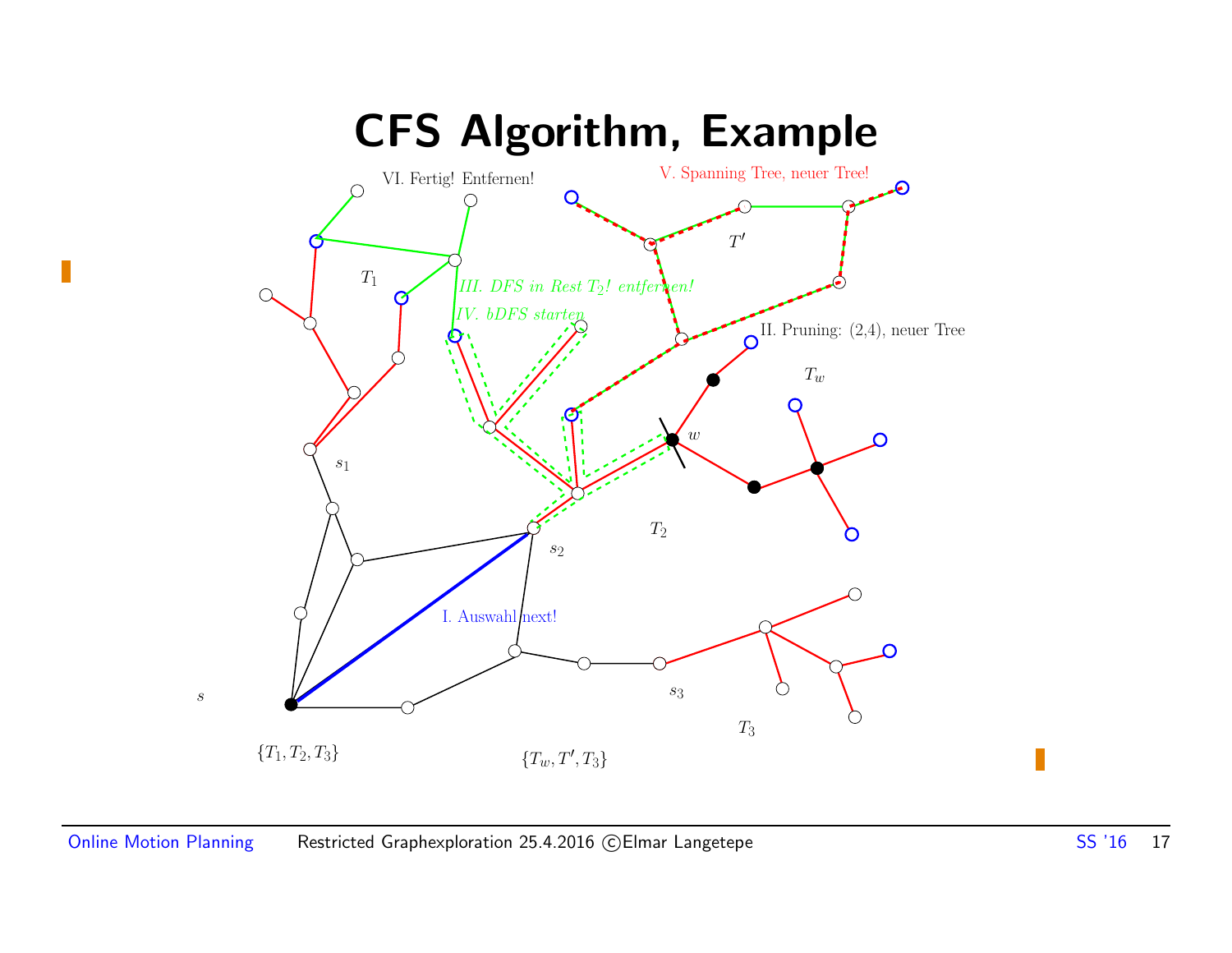# CFS Algorithm

CFS( $s, r, \alpha$ )  $\mathcal{T} := \{ \{ s \} \}.$ Ш repeat  $T_i$ := tree in  $G^*$  closest to  $s$ .  $s_i$ : $=$  root of  $T_i$  (closest vertex to  $s$ ).  $(T_i, \mathcal{T}_i) := \textsf{prune}(T_i, s_i, \frac{\alpha r}{4})$  $\frac{\alpha r}{4}$ ,  $\frac{\alpha r}{2}$  $\frac{\alpha r}{2}$ ).  $\mathcal{T}:=\mathcal{T}\setminus\{T_i\}\cup\mathcal{T}_i.$ explore $(\mathcal{T}, T_i, s_i, (1+\alpha)r$  ). Remove all fully explored trees from  $T$ . Merge all trees in  $T$  with common vertices. Calculate spanning tree/root for merged trees. until  $\mathcal{T} = \emptyset$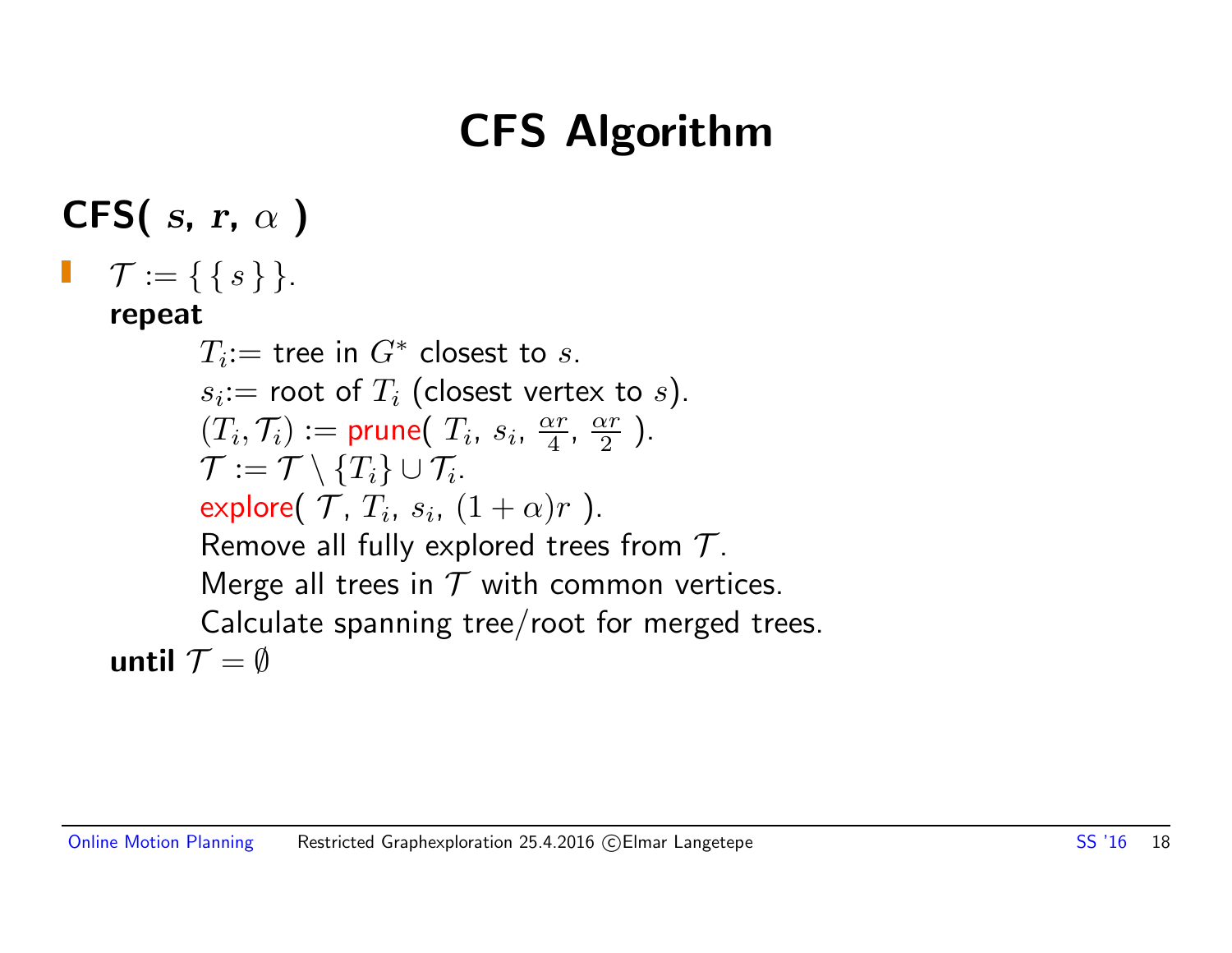## CFS Algorithmus: Pruning!

#### prune(  $T$ ,  $v$ ,  $minDist$ ,  $minDepth$ )

```
v := Root of T.
Ш
   for all w \in T such that d_T(v, w) = minDist do
           T_w := subtree of T with root w.
           if max. distance from v and vertex in T_w > minDepth then
                   // Cut-Off T_w from T:
                   T := T \setminus T_w.
                   \mathcal{T}_i := \mathcal{T}_i \cup \{T_w\}.end if
   end for
    RETURN (T, \mathcal{T}_i)
```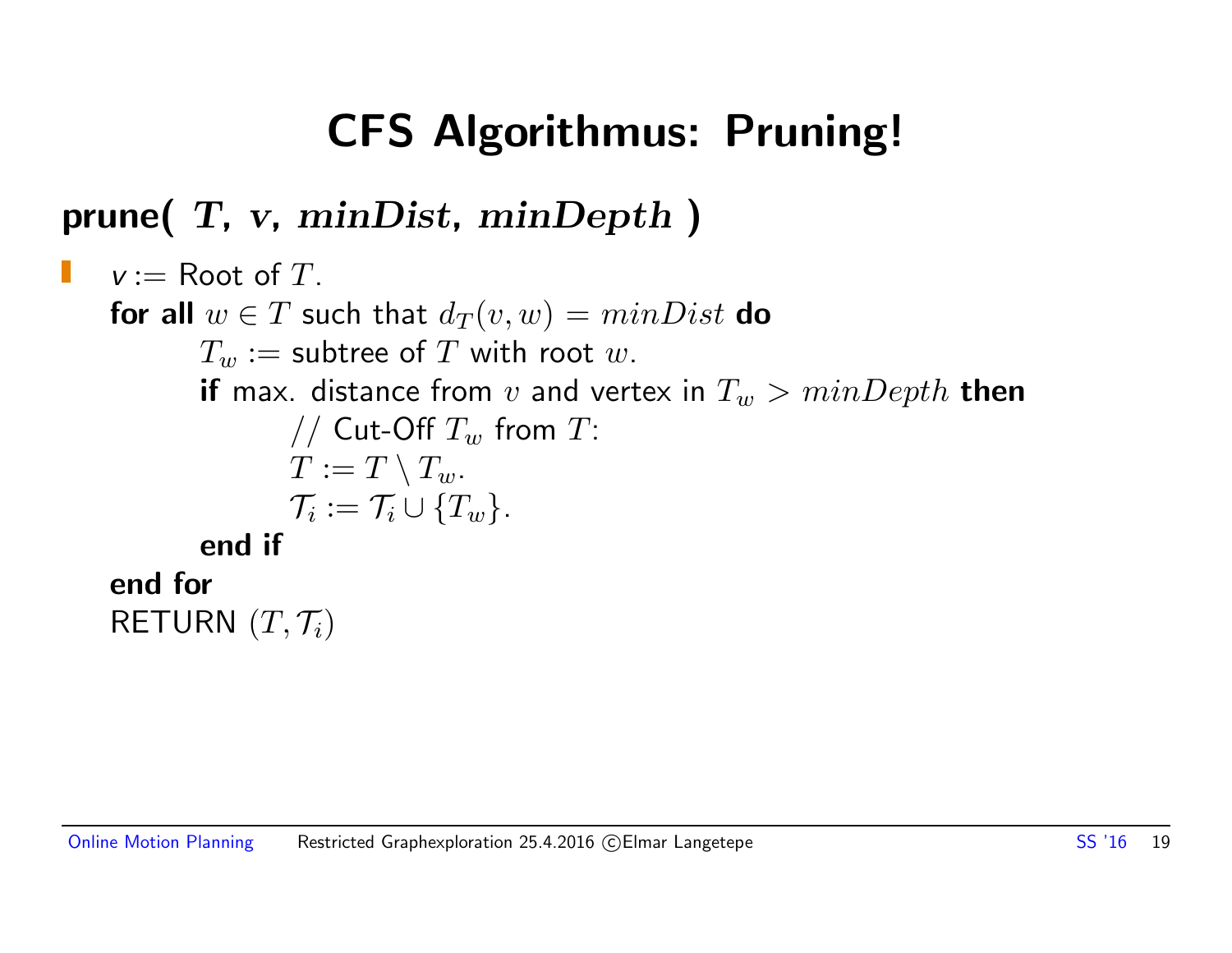# CFS Algorithmus: Explore!

explore(  $\mathcal{T}$ ,  $T$ ,  $s_i$ ,  $l$  )

Move from  $s$  to  $s_i$  along shortest (known) path. Explore  $T$  by DFS. If incomplete vertex  $v$  is visited:  $l' :=$  remaining tether length. bDFS $(v, l')$ .  $E' :=$  newly explore edges.  $V' :=$  vertices from in  $E'$  (plus v). Build spanning tree T' of  $G' = (V', E')$ .  $\mathcal{T} := \mathcal{T} \cup \{T\}.$ Move back from  $s_i$  to s.